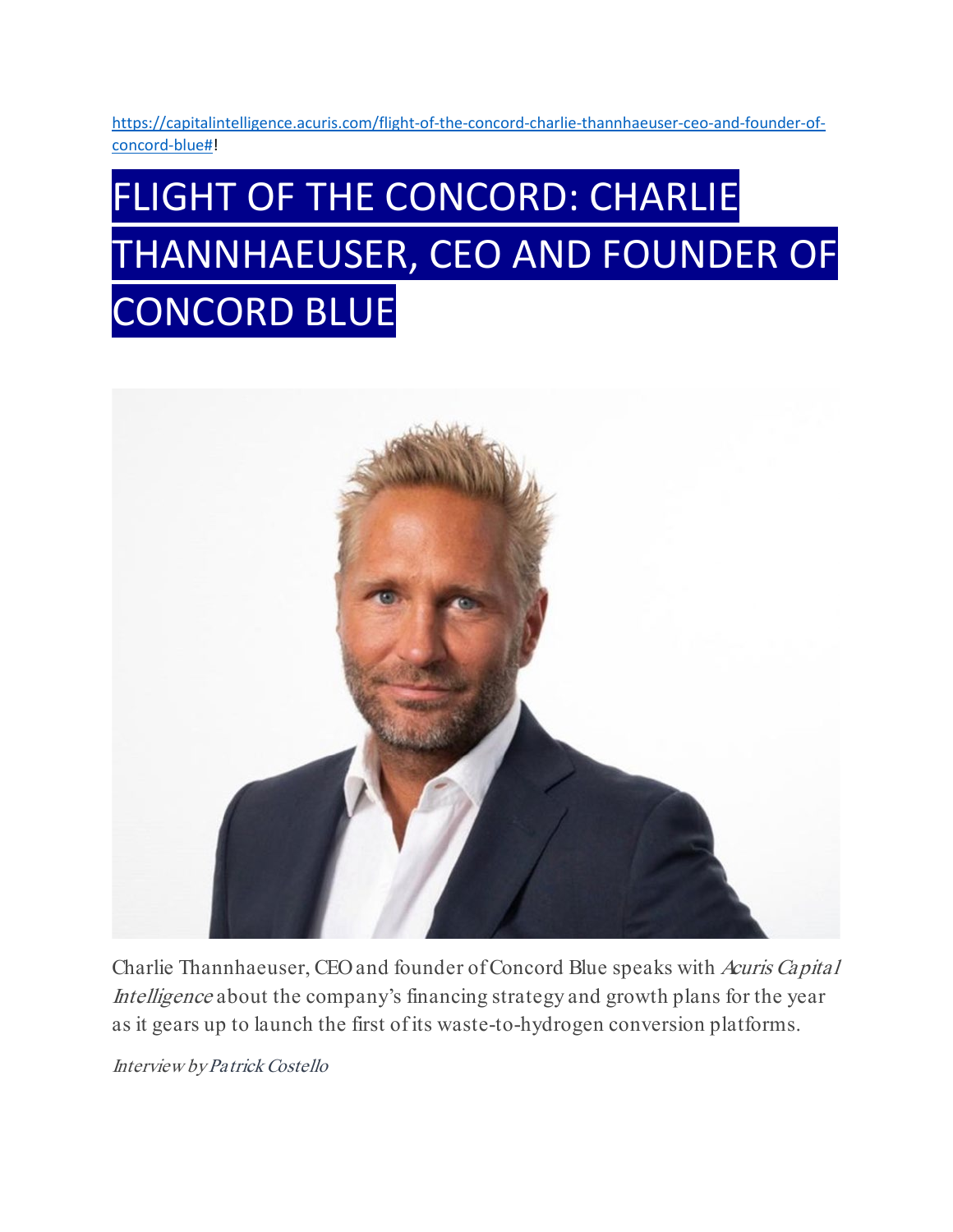## Q. What is your operational outlook for 2022?

Concord Blue is currently creating its first waste-to-hydrogen conversion platform, called Platform One, which consists of five separate locations across northwest Germany, mostly at waste-handling sites. We choose site locations that are already permissive for waste handling and close 20-year supply contracts to deliver the waste. We also want to be near major hydrogen offtake sources to be close to potential customers.

Our main goal for this year is to close the remaining financing for Platform One. We are looking to raise €560 million in total, of which we have already secured €280 million from investors managed by Verdantf. In the meantime, we have begun engineering Platform One and will start the final kick-off after we have obtained the remaining financing. If all goes according to plan, Platform One should go live later this year.

# Q. What risks do you see to this outlook?

The biggest risk is that we don't get the funding but it doesn't look like that will be the case. We already have a strong partner onboard for Platform One and we would still be in quite a strong position if we just started with one of our five sites in Germany and built off on that.

Because the hydrogen market took longer than expected to take off, we have had a lot of time to prepare and do our homework well in the past few years. For everything else—be it developing the technology, engineering the platforms, optimising the process or filing for patents—we are very well positioned to take the next steps.

#### Q. How have the pandemic and Russia's invasion of Ukraine affected the business?

The first year of the pandemic had an impact on us and it slowed down our growth as many companies for a time were focused on dealing with COVID-19 and not taking meetings for other projects for months.

In contrast, the Ukraine crisis has been a catalyst for what we are doing. We are not just offering an intermediate or bridge technology to address the energy crisis. We are a long-term solution in the transition away from fossil fuels—especially foreign fossil fuels—and to decentralised, locally produced and emission-free fuels.

## Q. How has the market's perception of Concord Blue's technology changed in recent months?

We have certainly seen an uptick in interest. We see that at conferences, for example, where companies are more receptive to our solution than in the past. We also now have some of the world's largest institutions calling us, either because they have a waste stream they are